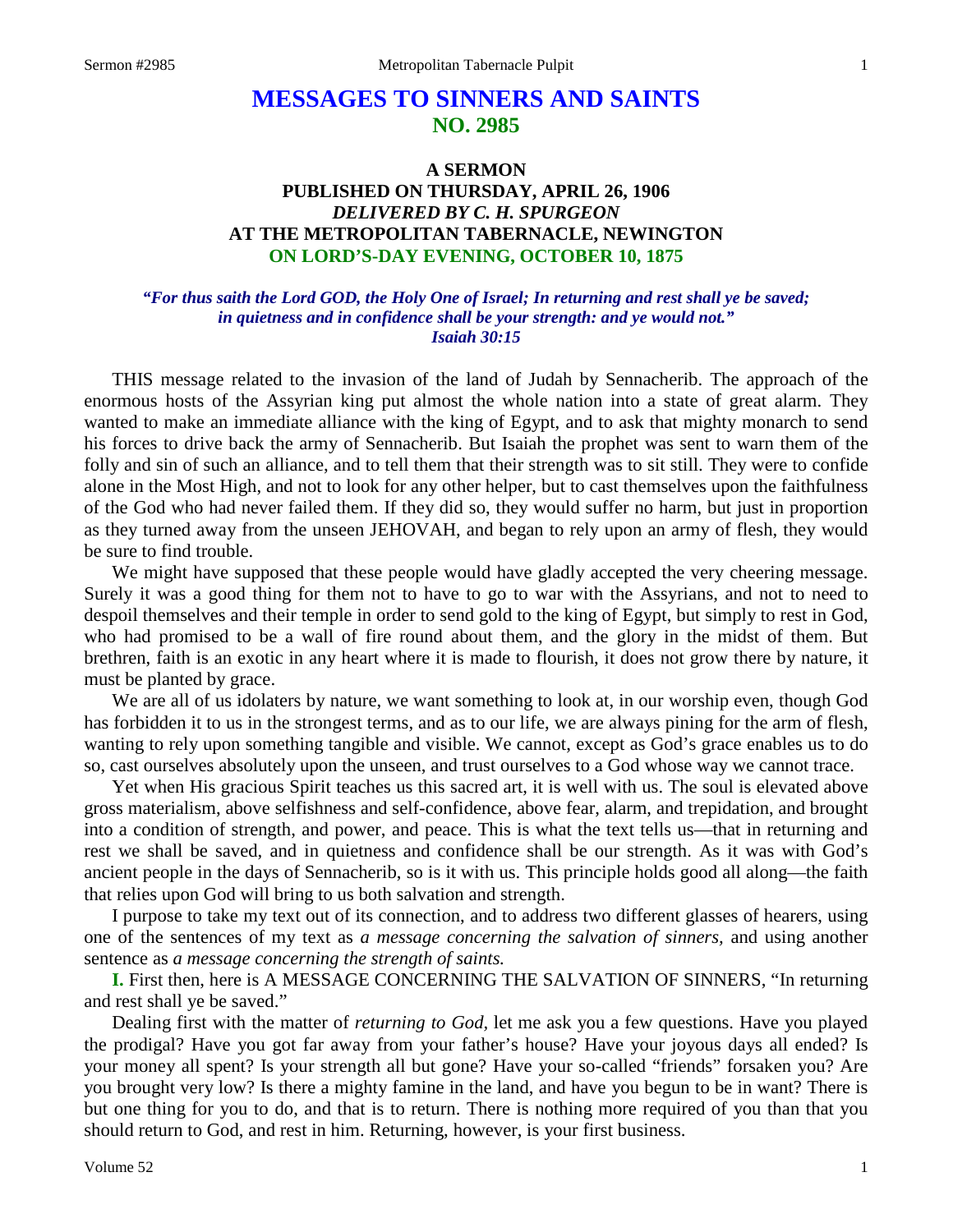I would that you would say, as the prodigal in his hunger said, "I will arise and go to my father." You will never get right till you get back to God. You cannot do without the God who made you. You may try to do so as much as you will, but a creature apart from the Creator is nothing but vanity, a man apart from his Maker is in utter misery. You never will rest—it is impossible that you should do so—till you rest on the Rock of Ages, you will be continually tossed about and disquieted until you come there.

Possibly you say to me, "But how am I to return? How can I come back to God?" There is a way made for you. He has filled up the valleys and cut down the mountains. Christ is the way of approach to the Father, and the only way, for no man cometh to the Father but by Him, but along that way innumerable pilgrims have traveled, and they have reached God through Jesus Christ.

Behold before you the ladder which Jacob saw in his dream, the foot thereof rests just where you are, but its top reaches to the covenant God in heaven. It is by the way of the person, and work, and merits of the incarnate Son of God that you must climb into His Father's bosom. By the way of His shameful cross, by the way of His death, and burial, and resurrection, you must come back to God. Again I remind you that this is the only way, there is no other entrance to heaven, and to the heart of God.

"I know that," says one, "yet I still feel as if I could not return." Why not? "My sin lies heavy upon me, I would that I could shake it off, and then return." Ah, my friend, that is not the way to return to God. If you were to come back to God having somehow got rid of your sin by your own efforts, you would come self-righteously and boastfully, but the right way to get back to Him is the way the prodigal took when the first words he uttered were these, "Father, I have sinned against heaven, and in thy sight, and am no more worthy to be called thy son."

Come back to God with a full confession of thy sin. Whisper into His august but condescending ear the sad story of the many transgressions of the days that are past—sins against His law, sins against His Gospel, sins against the light, sins of ignorance, sins against Himself, against His Son, and sins against His Spirit. Come back to God, laden with guilt, and full of woe, and confess all before Him, through Jesus Christ His Son, and forgiveness shall be thine, for it is written in His Word, "He that covereth his sins shall not prosper: but whoso confesseth and forsaketh them shall have mercy."

"Ay," saith one, "but that is my difficulty, for I observe that I am to forsake my sin as well as to confess it." It is truly so, my hearer, if you will come back to God through Jesus Christ, who is the only way to the Father, He will enable you to forsake your sin. Before our Savior's birth, the angel said to Joseph, "Thou shalt call his name Jesus: for he shall save his people *from* their sins." The salvation which Jesus gives is salvation from unbelief, salvation from a seared conscience, salvation from pride, from lust, from malice, from envy, from evil of every kind. Which of your sins do you wish to keep? Is there one so fair that you have the desire to spare it?

Come, brother, let us take these sins of yours, one by one, and let us ask the Lord to lend us the sword of divine justice, that we may slay them, and hang them up before the Lord, for they are accursed things. Be not tender of heart concerning any one of them, even though, like another Agag, it comes to you delicately, and saith, "Surely the bitterness of death is past." Put the sword to the throat of every sin. Though each one should be like a prince, yet slay it, and hang it up upon the cross. There stands the gibbet whereon they hanged thy Lord, so hang up the traitor sins there, and let them all die. I think I hear thee say, with good Dr. Watts—

> *"'Twas for my sins my dearest Lord Hung on the cursed tree, And groaned away a dying life For thee, my soul, for thee.*

*"Oh, how I hate those lusts of mine That crucified my God; Those sins that pierced and nail'd His flesh Fast to the fatal wood!*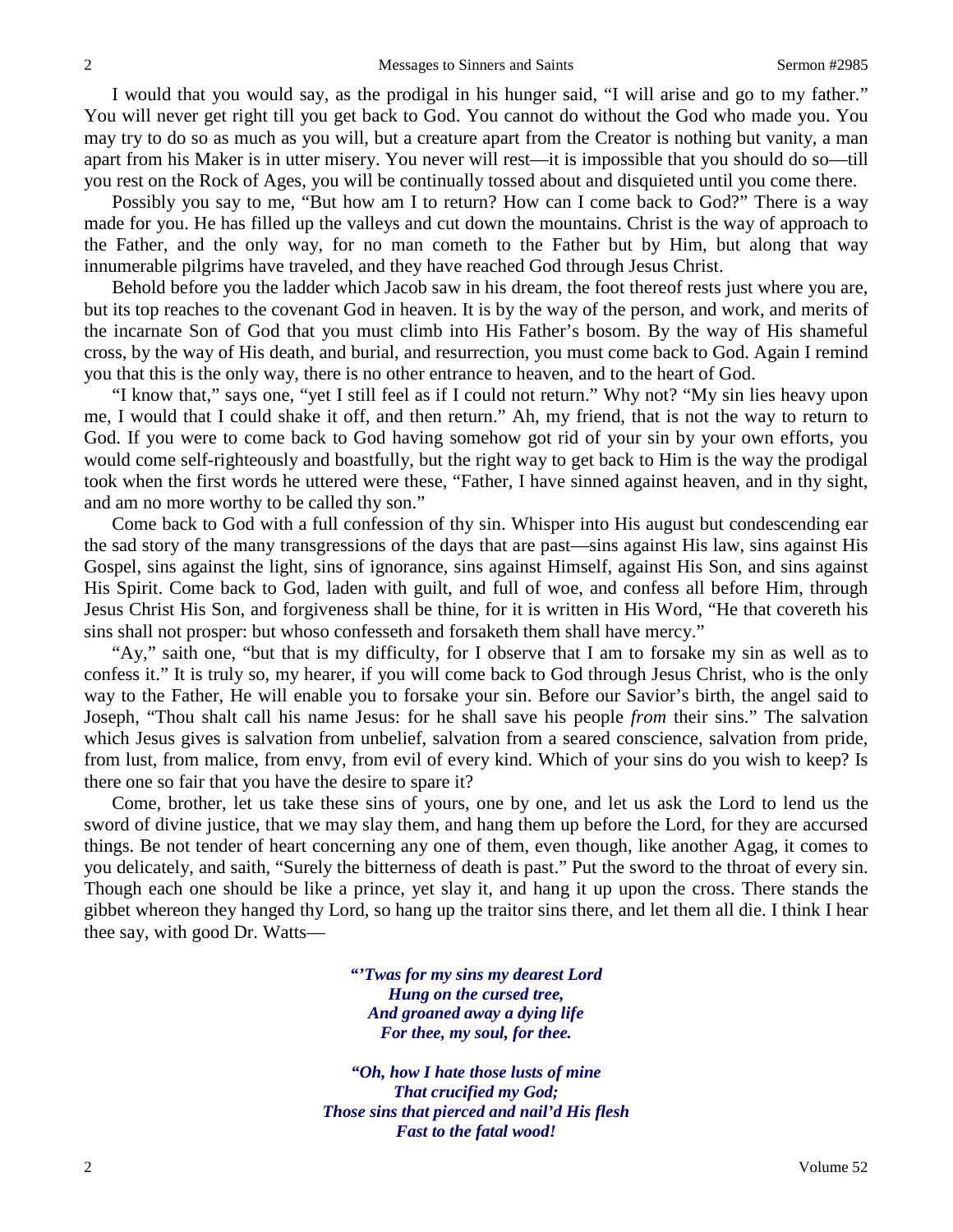*"Yes, my Redeemer, they shall die; My heart has so decreed: Nor will I spare the guilty things That made my Savior bleed."*

Remember that, if you do not kill them, they will kill you. Returning to God includes turning from sin. Do you think that the prodigal, when he came back to his father, brought his dice in one hand, and some other implement of sin in the other? He may come foul with the filth of the swine, he may come wretched through hunger and famine, but he must leave his riotous living, his wine-cup, his debauchery in the far country, these cannot be tolerated in his father's house. Neither can he receive the kiss of forgiveness till he has said, "Father, I have sinned," and the fact that he stands before his father, separated from his former sins, proves that he has forsaken them.

"Well," says one, "I have yet another difficulty. I have confused my sin to God, and I have resolved, by His grace, to forsake it, but how can I get rid of the guilt of my past sin?" I will tell you that directly, but for the present my text says, "Return." In returning to God you shall be saved, and you may return to Him now by simply trusting Him.

Come, man, the cause of all your sin is that you do not trust Him. If you did trust Him, you would obey Him, and you would prove that happiness comes through obedience to Him. You did not believe that this was true, and therefore, you have gone away into disobedience under the mistaken notion that you could find greater happiness there.

But even now, if you will believe, all things are possible unto you. If you will do God the bare justice of believing that, in this quarrel between you and Him, He is right, and you are wrong, if you will capitulate to Him, yielding up your weapons of rebellion, and say, "'Tis all ended, good Lord, I do believe that You are just, and true, and gracious, I know not how You can be just, and yet pardon me, but anyhow, I come to You, and I rest myself upon You. I dare not be Your adversary any longer. Should You give me heaven itself, I could not be content with it unless I were reconciled to You, my God, my Creator, my Preserver, my Father, my All in all. My heart longs to come to You, I cannot rest till I am with You, I seek You with my whole soul,"—there lies the way of salvation.

Nay, dear heart, if what I have been saying for you is really true, your salvation is already assured, for he who longs after God is no more God's adversary. God's grace has already been operating upon you, and it is even now drawing you to Him, or else these ardent pangs of strong desire would never possess your soul.

Now turning to the second half of this portion of my text, let me speak of *resting in the Lord,* as well as returning to Him, for His declaration is, "In returning and rest shall ye be saved," What you need, in returning to God, is to rest in Him. Here is the answer to the question which we asked just now concerning your past sin. "Listen," says God, "do not let your past sin keep you back from Me, for I laid your sin upon the shoulders of my Son. I allowed Him to be scourged as though He had been the guilty one, I gave Him up to the executioners as though He had been a malefactor. I even drew My own sword from its scabbard and smote with it My well-beloved Son. While He was bearing your sin, I left Him alone till He cried, in His anguish, 'My God, my God, why hast thou forsaken me?' I gave Him up to endure the bitter pangs of death that He might bear the wrath that was due to you. Now, then, as He has borne the punishment for all your sin, come unto Me, and rest in Me."

My dear hearers, I shall be very unhappy if, while I am preaching to you, some of you are not following me, and doing just what I am urging you to do. I am hoping that, while I am speaking, many of you are returning to your God, drawn by the gracious influence of the Holy Spirit. If you are returning to Him, and are still troubled by the remembrance of your past sin, rest in what God has done on behalf of just such sinners as you are. He hath set forth Christ to be a propitiation for sin. Therefore, rest in Him. Say, however timidly you may utter the words, "I do trust alone to the atoning sacrifice of Jesus,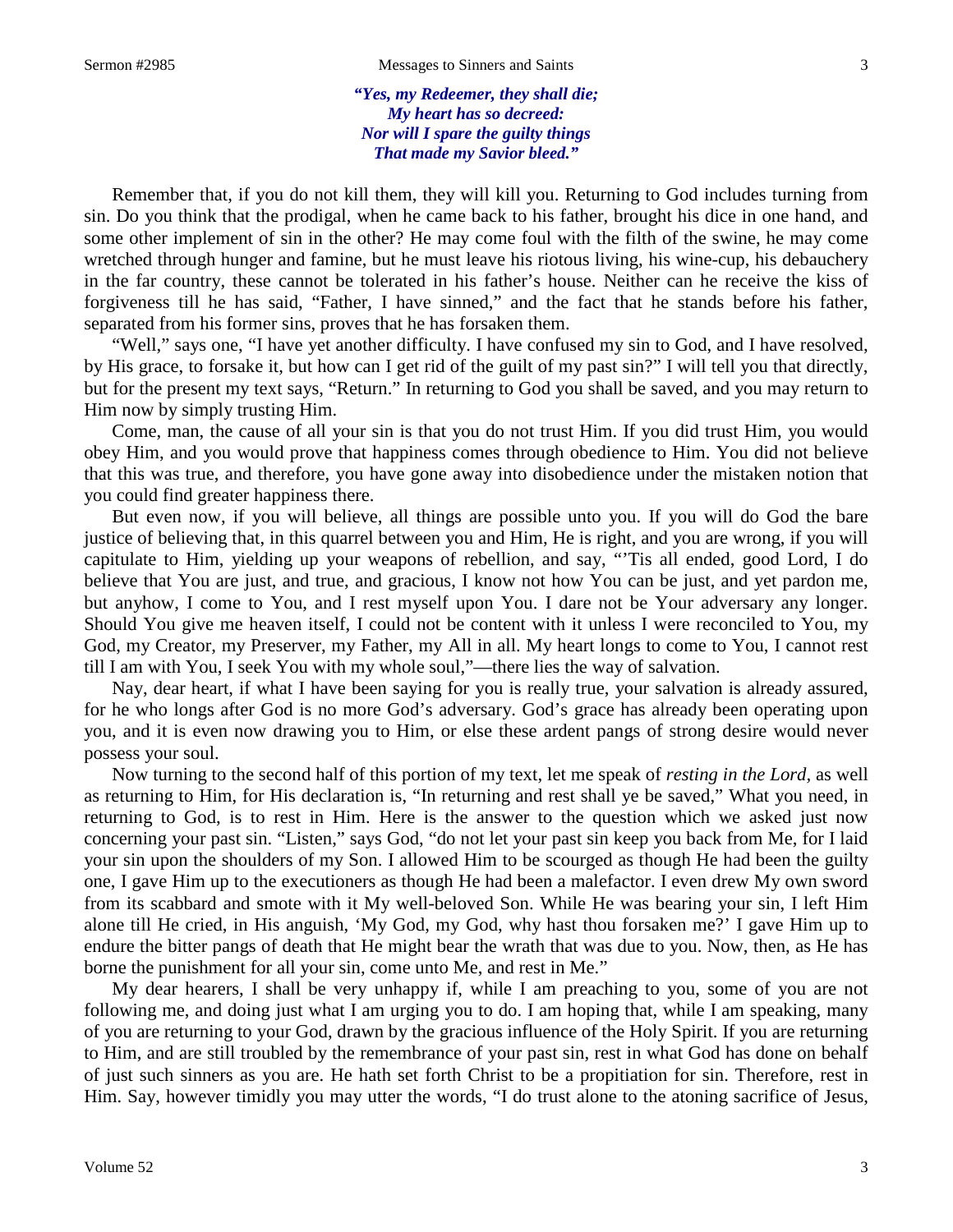and for all my guilt I rest my soul on Him." This it how you will be saved—not by your working, not by your weeping, not even by your praying, but by thus resting on the Lord.

It is true that you will work, and you will weep, and you will pray, and holy deeds will, I trust, be abundant in your after life, but in order to be saved, you have simply to come to Jesus, and to rest on Jesus. Can you not do that? If you can not, I will tell you why. It is not because you are too weak, but because you are too strong. It is strength that keeps a man from resting, it is weariness that makes him recline. The more faint and feeble he is, the more readily does he lean upon another. It is your strength that will destroy you, it is your supposed goodness that will ruin you, it is your own works that will be your destruction.

Come now and lean wholly and alone upon that almighty Savior whose heart was pierced for you, and then it shall be well with you. After you are saved, you will labor for the Lord with a mighty Godgiven force, but just now, return to the Lord, and rest in Him, for "in returning and rest shall ye be saved."

"Ay, but my present state is so bad," says one, "I should not so much trouble over my past sin, which I believe that God has forgiven, but I grieve over my present hardness of heart and distance from God," Come along, my brother, come back to the Lord, for your heart will never get any softer through staying away from Him. How many hundreds of times have I said from the pulpit that, if you cannot come to Christ *with* a broken heart, come to Him *for* a broken heart, if you cannot come as you should, come anyhow that you can, in order that you may be taught to come as you ought.

It is quite true that your condition is bad, but then, Christ "came not to call the righteous, but sinners to repentance." Those open sores and bleeding wounds of yours only prove that you need the care and skill of a wise physician. Do not stay away from Him till you are cured, but come to Him to be cured, and come to Him now. And when you do come to Jesus, just leave your case, past, present, and future, in His hands. Rest on Him, say, "I believe that, as He is able to forgive my past sin, so is He able to remove my present hardness of heart—to take away the heart of stone out of my flesh, and to give me a heart of flesh."

"It is the future that troubles me," says another. "I am anxious to return to the Lord, and to rest in Him, but I am afraid that I shall sin in days to come. I cannot feel sure that I shall not go back to my old life, even if I try to leave it." It is a good thing, my friend, when you realize that you can no longer trust in yourself, but that is the very reason why you should put your trust in One who can never fail you. Therefore, come to the Lord Jesus Christ, and rest in Him concerning the future, as well as the past and the present.

Did you never hear those words that Paul wrote to Timothy, "I know whom I have believed, and am persuaded that he is able to keep that which I have committed unto him against that day"? This is what you have to do then, commit yourself to Christ for all the future, with all its temptations and its trials, its sorrows and its sins, and rest there.

Here is salvation for the past, the present, and the future. Here is complete salvation, and the way to get it is to return to God, and rest in Him. Oh, that the Holy Spirit would graciously lead many of you to do this! I feel that I must keep on preaching the Gospel to you very simply. God forbid that I should ever try to bring before you any other theme, or even seek for goodly words in which to tell forth that theme! No, I feel that I must keep on telling you—

#### *"The old, old story Of Jesus and His love."*

After this morning's service, I looked upon the corpse of a beloved friend, who was with us here a little while ago, and who died yesterday afternoon. As I knelt by his bed, with his mourning wife and brother, I could not help feeling that there was aloud call to me, from those silent lips, to keep on preaching Christ, and nothing else but Christ, as long as I live.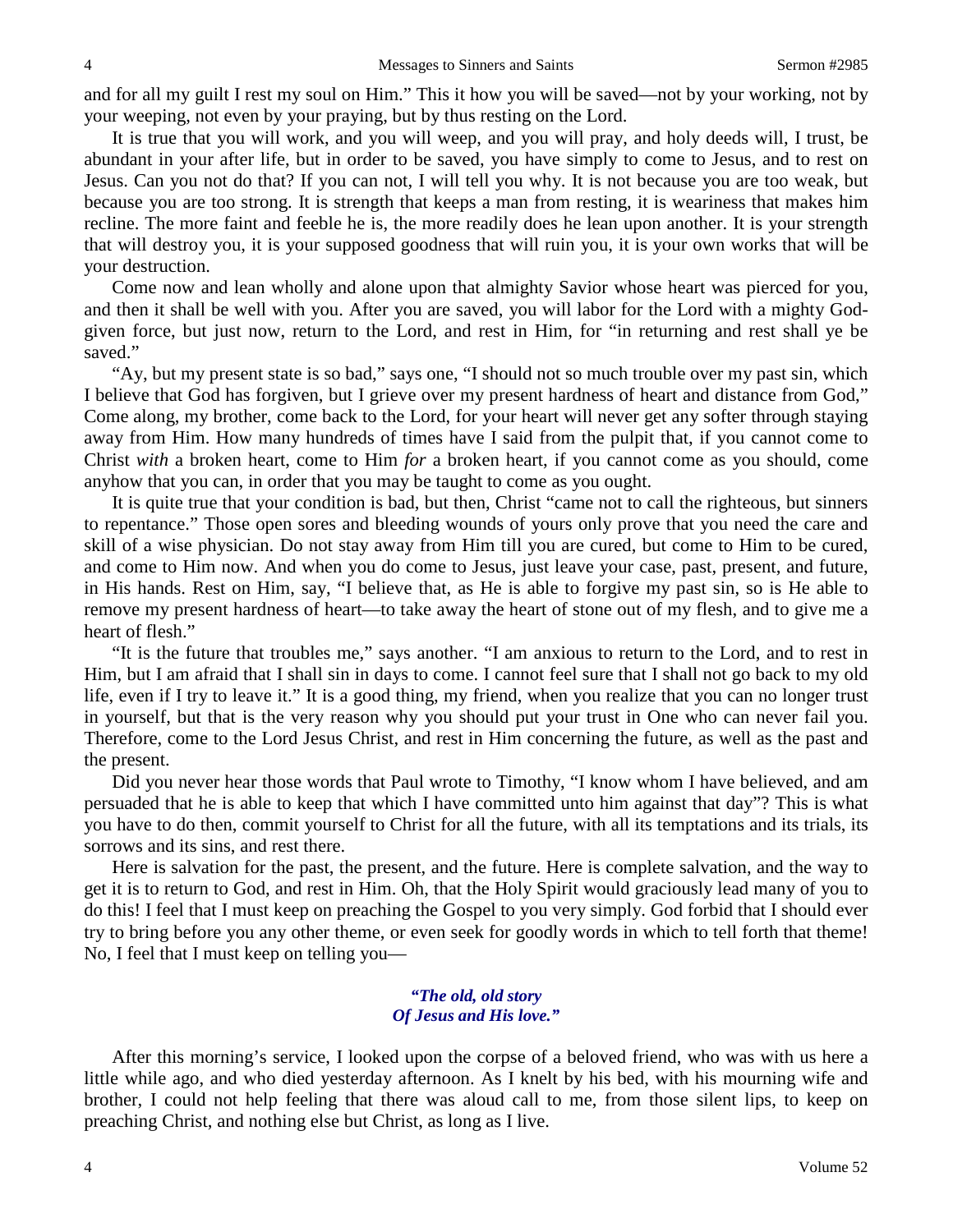My friend, who has been thus suddenly called home, was in the very prime of life, and his death has quite stunned me. As I gazed at him, I could hardly believe that his lips were really silent, and that his eyes would never be opened any more in this world. If this summons had come for any of you who have not believed in Jesus, it would have been a still bitterer sorrow for us to know that you were dead in trespasses and sins when you were taken from us, and so must perish for ever and ever.

Now, soul, will you have Christ as your Savior, or will you not have him? If this were a thing which required hard tugging and toiling, it would be well worth the effort, but when the Gospel message is simply, "Believe and live," and when Christ is willing, if you will only trust Him, to give you a force with which you shall be able to shape a new and nobler life—a power divine by which you shall rise superior to sin, and be, in His good time, made like unto Himself, will you refuse these great blessings? Will you despise the heavenly banquet, and stay outside, and famish? Then, if so, your blood will be upon your own head, but may God, in His infinite mercy, prevent you from that which would be spiritual suicide, and save you by His grace, and He shall have the praise for it world without end.

I have read of a great man who was once taken round the French galleys. He was an ambassador from a foreign country, and the French king wished to do him honor, so he told him that when he went to the galleys, he might set free any one of the convicts whom he pleased. So the ambassador took the following method of finding out to whom he would give this free pardon. He began by asking the first man, "How came you here?" The man said that he had done wrong, but that he had been entirely led into it by other people, and they were to blame more than he was.

So the ambassador went on to another man, who said that he was perfectly innocent. He had never committed any crime at all, but he had been condemned through perjured witnesses, and so on. The ambassador found quite a number of "innocent" men of that sort, but at last, he came to a man who frankly confessed that he deserved to be there. What had he done? Well, he had committed such crimes that he was ashamed to mention them, but in answer to many questions, he did mention them, and he said, "I very richly deserve all that I have to suffer here, and I think myself happy that I was not condemned to die, for I well deserved it."

"Well," said the ambassador, "you are evidently too bad a fellow to be here with all these 'innocent' men, so I shall give you a free pardon." He had the right to give it to whomsoever he pleased, and He made his choice in that way, and when the Lord, who has the right to give pardon to whom he pleases, gives it to anybody, if there is any choice, it generally is given to the man who feels that he does not deserve it, but owns that he deserves the wrath of God. "Ah!" saith the Lord, "you are the man who shall receive the free pardon which you admit that you do not deserve."

**II.** Now I want, for a little while, to speak to God's people, and to give to them THE MESSAGE OF THE TEXT TO THE CHILDREN OF GOD, "In quietness and in confidence shall be your strength." O beloved, what a blessed message is this!

*This is true concerning all the trials and troubles of this mortal life,* "In quietness and in confidence shall be your strength." I will suppose that you are passing through some business trouble. There are many tremors in the commercial world just now, perhaps they are causing some of you to shake and tremble. But if so, be not too easily carried away by secondary matters, be not either excited or depressed by them. Sit loosely by all worldly things, but take a firm grip of the unseen God. You will get no good by fretting, and worrying, and hurrying. Be calm and quiet, for all will yet be well with you if you are the Lord's children.

Perhaps your trial takes the form of personal sickness, if so, nothing can be better for you than quietness and confidence. The doctor will tell you that you will make a good patient if he can keep your mind quiet and restful. All the worrying in the world will not make you well, though worrying will help to keep you ill. You will be ill just as long as God appoints, but if anything could help to heal you, it would be quietness and confidence of heart.

Have you lost a friend? Is there at home a great sorrow? Have you, in the cemetery, some loved one lying in a newly-made grave? Well, my brother, or my sister, you cannot bring the dear one back again,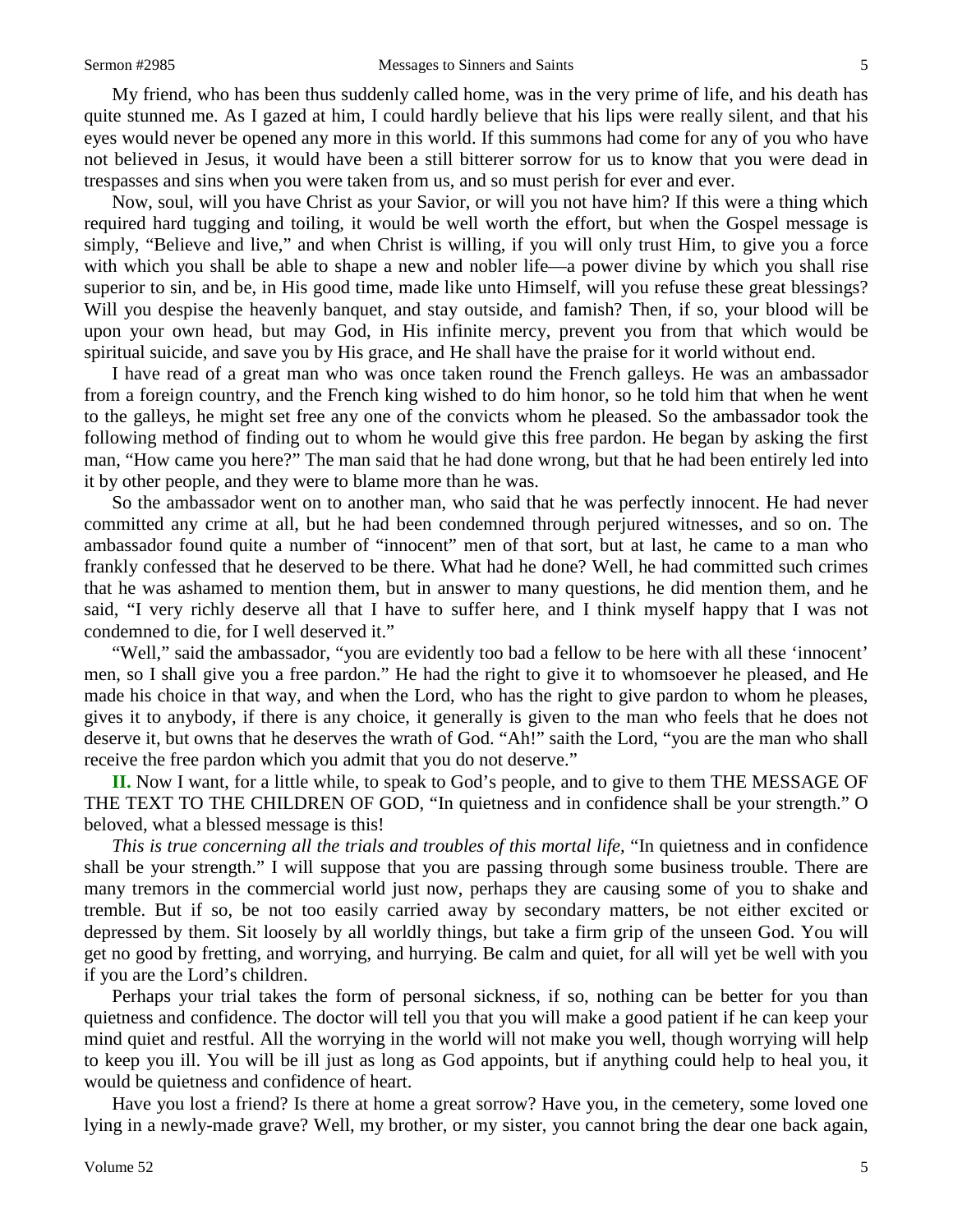and you ought not to wish to do so. It is wise to submit to the inevitable, it is gracious to bow to the will of your ever-gracious God. You cannot do anything that will be so helpful to your own sorrowing spirit as to exercise quietness and confidence, it will indeed be your strength.

Have you what I think is a sorrow fully equal to that of bereavement? Have you a loved one who daily suffers? Have you one who seems, week after week, to be lying upon the brink of the grave? Is that the kind of living cross that you have to carry? Well, brother, it is no use fretting over it, and it can do you no good to rebel against it. Let us not only submit to the will of the Lord, but let us ask Him to grant us grace to acquiesce in it, for in quietness and in confidence shall be our strength.

We often want to do too much, and we often really do too much, and so we spoil everything. We fret and we worry, but nothing good ever comes of all our fretting and worrying, but if we would learn to wait upon the Lord, we should renew our strength, we should mount up with wings as eagles, we should run, and not be weary, we should walk, and not faint. I am addressing God's tried children just now, and whatever their condition may be, I press the message of the text upon their most earnest consideration.

Fretting is weakening. Who ever gathered an atom of strength by fretting and fuming, plotting and planning, or doing this and that in haste and confusion? You must have noticed, in reading the Book of Genesis, what a great descent there was from Abraham to Jacob. What a grand man Abraham was! He was every inch a king, nay, kings were but dwarfs in comparison with the patriarch, who was so great because he believed God.

But look at Jacob—a pettifogging, bargaining man, constantly cheating or being cheated. Jacob might be regarded by some people as by far the better man of business—such a keen, shrewd man. Yes, he was a cunning man, and very crafty, but Abraham had that kind of wisdom which is better than craft and cunning. He was so trustful that he never thought of chaffering and bargaining with his God as Jacob did.

Quiet majesty is the characteristic of the man of faith, just as unquiet weakness is the characteristic of the unbeliever. May God make you strong, brethren and sisters in Christ, by taking from you the fret and the worry in which you have too long indulged, and by giving to you the quietness and confidence which shall be your strength for the future!

Moreover, fretting and worrying distract us, but quietness and confidence help us in many an emergency. I have known a merchant, who was losing money, feel very agitated and restless. The perspiration was upon his brow, and if he had gone on much longer in that fashion, he would have lost a great deal more money.

But I have known that same man pull up in an instant, slip aside into some quiet corner, breathe a brief, earnest prayer to God, and then go back to his post feeling "I am ready for any of you,"—cool, calm, quiet. While he was forgetting his God, he was distracted, and thou about him were his masters, but when he had told the Lord about his troubles, he came back, not self-reliant, but God-reliant, which is a very different thing, and a much better thing. There he was, cool, calm, with all his wits about him, ready to meet those who, a little while before, would have been more than a match for him.

Trust, in God, beloved, for faith in Him will keep your vision clear, and your judgment sound. Trust in God, and then, in the day of stern conflict, there shall be no man's arms that shall be so strong as yours. "In quietness and in confidence shall be your strength."

Besides this, quietness and confidence often prevent us from wasting our strength in efforts which must end in failure. Oh, the fussy efforts we have many of us made! I know that I have, and I will make the confession. I have had various matters to put right, and I have tried, and tried, and tried, but all my trying has only made them get worse and worse. They are like our good sister's thread, that was in a tangle the other day, and she was in such haste to get it disentangled that she got it into a mass of knot that nobody in this world could untie.

But another time when there was a tangle, she just took it calmly and quietly, and slipped this thread through here, and that thread through there, and it was all unsnarled very speedily. Her quietness helped her to see the way out of the difficulty, but we are often in such a hurry to get things done that it takes us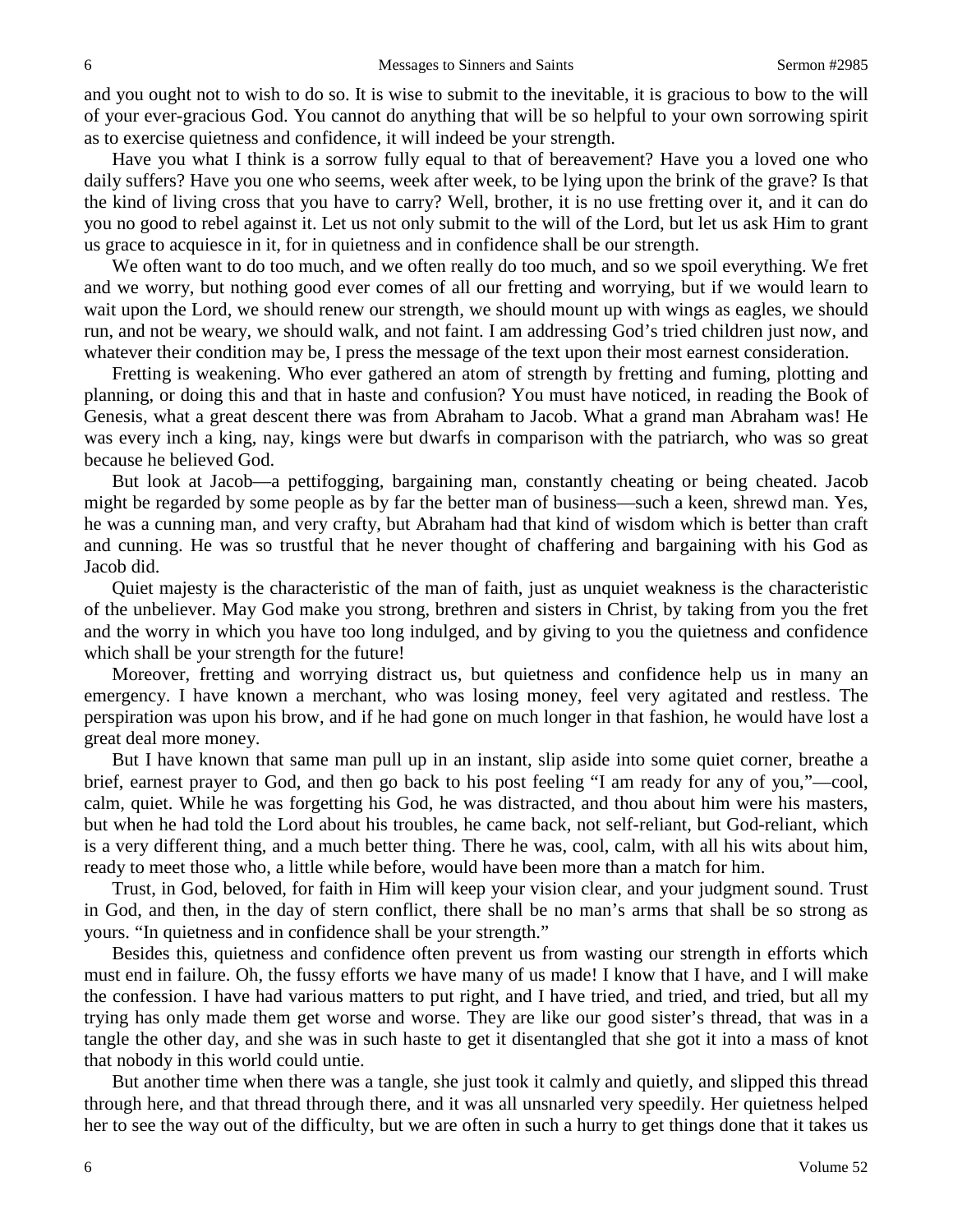three times as long to undo the mischief that we wrought in our hurry as it would have taken us if we had, in the first place, asked God to help us to do the thing properly.

I know that the grace of God is needed to bring us into this state of quietness and confidence, but brethren and sisters in Christ, when you are brought into it, I pray you to keep in it, and to walk so close to God as never to lose the consciousness of it. I always admire the spirit which is characteristic of the Society of Friends. As a general rule, the spirit of the Quaker is calm, quiet, deliberate. That kind of spirit is not absolutely perfect, I can see something that is lacking from it. Still, that sort of spirit is a long way ahead of that which is manifested by some of my friends whom I might easily name.

I wish that we all had more of that spirit—calm, quiet, self-possessed, or rather, God-possessed. I believe that is the best spirit for preachers to have, we can do most by way of moving others when we ourselves are firmly fixed upon a solid basis. You need not fluster yourself, young man, in the way that you often do. You will not save souls by stamping your foot, and thumping your Bible, and shouting at the top of your voice. From the very bottom of your heart, in an earnest spirit, tell your hearers something that is worth their hearing, and pray God to put His blessing upon it.

You will find, even in preaching, that in confidence and quietness shall be your strength. Thunder is not lightning, and you may make a great noise, and yet not do much good, but if you calmly, yet earnestly, proclaim the truth, and with sober sense press it upon men's consciences, you may reasonably hope that God will send a blessing upon your message.

I believe that the rule laid down in our text applies not only to the trials and troubles of life, but that it holds good with regard to many other matters. "In quietness and in confidence shall be your strength" *when you are involved in discussion and meet with opposition*. Some of us are often obliged to bring forth arguments in favor of what we believe to be the truth, and there is one thing at which I always aim when I take part in a discussion, and that is, never to let my opponent cause me to lose my temper. I know that, in proportion as I get excited and angry, I am losing strength. I must seek to overcome my adversary by the power of the truth, but let him say what he will, I must not let him make me feel annoyed, for if he does, then to that extent he has conquered me.

You may make this a rule in all your intercourse with the ungodly. If you are a Christian woman, and your husband is unconverted, when he speaks to you in angry tones, do not answer him in the same style, but remember that "in quietness and in confidence shall be your strength." If sometimes his words seem to stagger you, and you fear that you will fall, clutch at this precious truth, lay hold of Christ, rely upon the almighty grace of God, but do not reply. Be quiet. You know the old proverb about "a still tongue." I will turn it round, for I am not sure that "a still tongue makes a wise head," but I am quite sure that a wise head makes a still tongue, especially in family matters.

You Christian wives and Christian husbands may do a heap of mischief if, as you think, you get angry for Christ's sake. It will be far better if, for Christ's sake, you bear quietly and calmly all that you have to endure. You should do this also for the sake of the one who vexes you, for how knowest thou, O wife, but that thou mayest be the means of saving thy unbelieving husband, and that thou, O husband, mayest be the means of bringing to Christ thy unbelieving wife, by Christian quietness like that which Christ Himself manifested when He was upon the earth?

There is a woman here—I do not know just where she is, but she is here—and her husband has complained to me that she not only comes here twice on the Sabbath, but that she is also here at all the week night services, neglecting her husband and family and home duties as no Christian woman ought to do. "Oh!" says someone, "I wonder who that woman is." Well, there may be more than one to whom that description applies, and if the cap fits you, I hope you will wear it, but I beg you not to let your Christianity become a needless cause of offense to others. Do try so to adapt your mode of life to those who are around you that no unconverted person shall be able truly to say, "My life is made utterly miserable because my wife is a Christian," or "because my husband is a Christian." Try to make your husband twice as happy as he would be with an unconverted partner, and then, after a while, he will be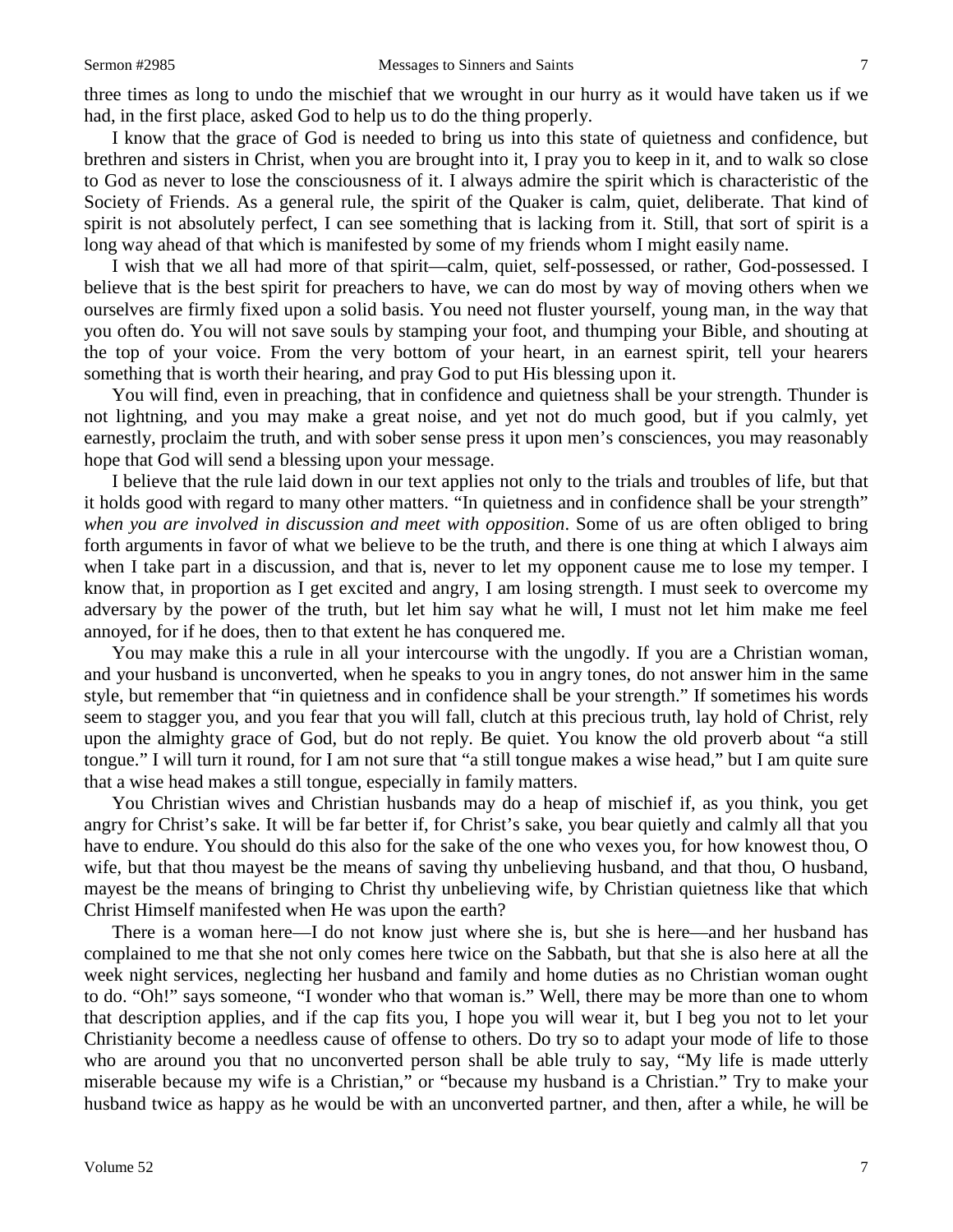obliged to say, "My wife is a queer woman to be so fond of going to listen to preaching, but bless her! she does make our home a happy one, nobody else would ever look after the children as she does."

If you are a Christian husband, you may win your wife, if you are a Christian father, you may win your child, or if you are a Christian child, you may win your father by that quietness and consistency of behavior which shall tell in the long run. "In quietness and in confidence"—not by bitterness of speech, not by "nagging" and wrangling—but "in quietness and in confidence shall be your strength."

Lastly, *in all Christian labor, and in all Christian conflict, quietness and confidence will be our strength.* When we go forth seeking to win souls for the Lord Jesus Christ, let us not go as if we were poachers creeping on the sly on somebody else's ground to steal his game. No, my friends, "the earth is the LORD'S, and the fullness thereof," and when God calls us to go anywhere for Him, let us not go as if we were trespassers, for every part of the earth belongs to Christ.

When you go to that lodging house to preach or speak to the inmates, do not go as if you had to ask leave to live, but deliver your message courageously, as becomes a man who is sent to be an ambassador for Christ. As for that ungodly man, whom you heard swear the other day, speak to him when a notable opportunity presents itself, not intrusively, but modestly, yet not slavishly as though you begged his pardon for talking to him in God's name.

We must take high ground here—we who love the Lord, and whom He sends forth on His missions of mercy, as He does send forth every one of us who has heard the Gospel call, for He has said, "Let him that heareth say, Come." Go then, and say to the people, "Come to Jesus," and being sent to them by Christ, who is Lord of all, do not approach them on bended knees.

Many years ago, the Emperor of China insisted that all ambassadors who approached his Majesty should crouch on the ground before him. One of our admirals happened to have a little business with him which would require a few gunboats in order to settle it, and when he had an interview with the Emperor, he told him that an Englishman would not crouch down before him. So, when you go into the world—you young men especially—do not go sneaking into the shop as though you were ashamed of your religion.

If anybody has cause to be ashamed, it is the man who has not any religion. Make him feel that it is so, or at any rate, do not let him make you feel that you have any reason to be ashamed that you are a Christian. If you were the son of a lord, I do not suppose that you would be anxious to conceal your pedigree, and afraid to have it known, so if you are a child of God, do not wish to conceal that blessed fact. You need not be ostentatious in displaying your religion, but at the same time, do not be slavishly afraid to confess that Christ is your Lord and Savior. Speak out for God with a holy boldness, yet with due humility of spirit giving to Him all the glory for the grace which He has bestowed upon you.

Life's labor will soon be over, and life's warfare too. In due season, we shall die, unless our Lord shall first return. The appointed hour for every one of us is drawing near, what shall we do then? Why, then, beloved, trusting in Jesus, quietness and confidence will still be our strength. We shall not send our friends running to fetch a "priest" to perform some mysterious ceremony over us. Christ is all we need, and as we have Him, we can die any day with perfect serenity.

I love to see a Christian die a calm serene death. The idea of Bengel, the expositor, the author of "The Gnomon," concerning death, always strikes me as being very beautiful. He said, "I do not think there ought to be any scare making about death. We ought so to live, and so to die daily, that when death comes, it will be only a part of life—not a flourish of trumpets at the finish, but just a natural closing of the whole scene."

He also said, "I should like to die just as I might retire from this room when being engaged with company, a message is brought to me saying that I am wanted, and I go out quietly, and say nothing about it, and my friends presently discover that I have gone." That was precisely how he died. Finishing the proof sheets of the last page that he wrote of his exposition, he was suddenly gone from earth, and present with the Lord whom he loved. Oh, blessed way of dying!